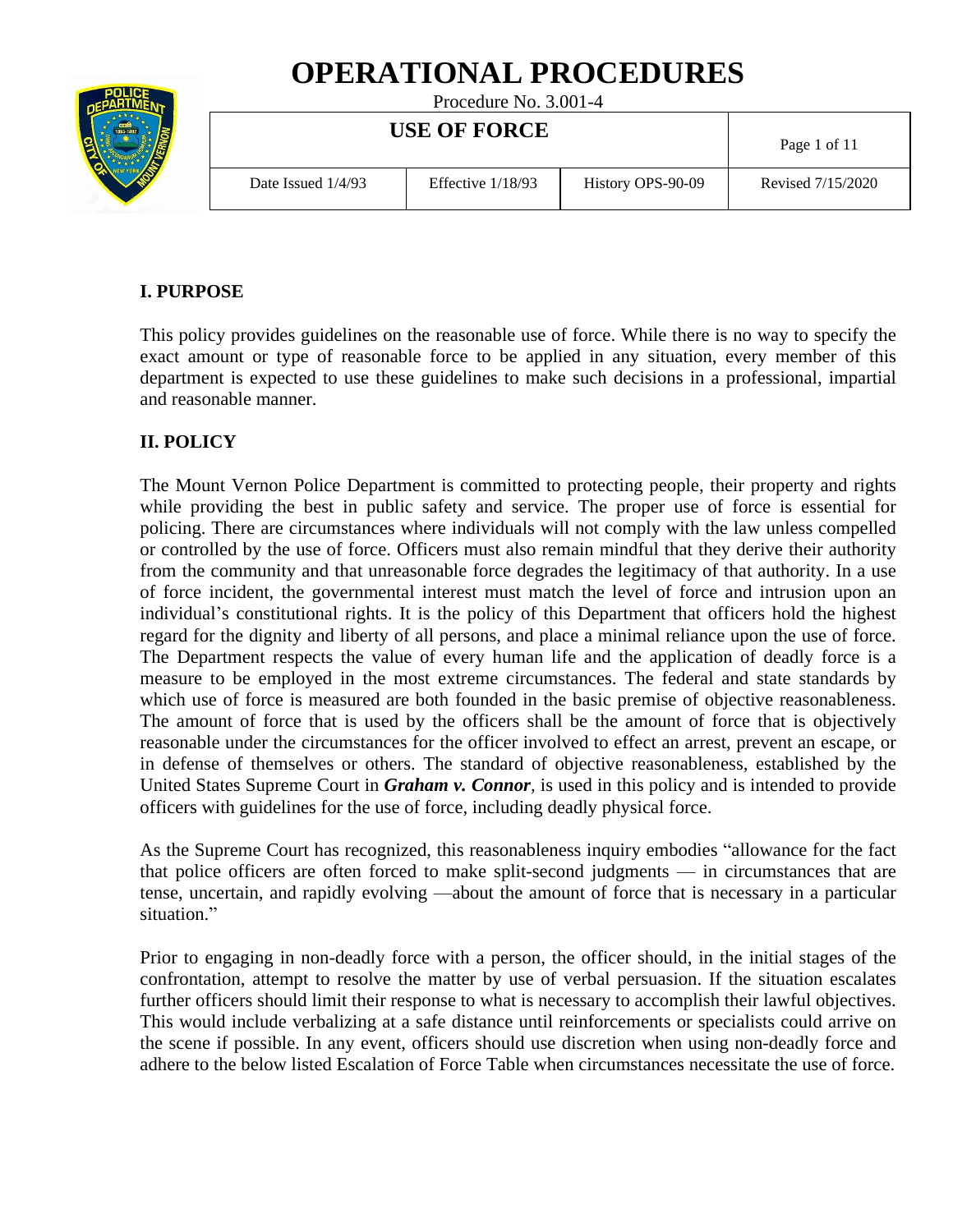#### **ESCALATION OF FORCE TABLE:**

| <b>VERBALIZATION -</b>        | Verbal persuasion used by the officer to defuse<br>a situation or inform a suspect that he/she is<br>under arrest.                                                  |
|-------------------------------|---------------------------------------------------------------------------------------------------------------------------------------------------------------------|
| <b>RESTRAINT TECHNIQUES -</b> | The acts of simple holding, grabbing or<br>restraining used to control an individual in a<br>manner not likely to cause injury.                                     |
| PERSONAL WEAPONS -            | Punching, kicking or other unarmed strikes<br>(Example: Palm, Elbow, or Knee) an officer<br>may resort to in accomplishing lawful<br>objectives.                    |
| <b>IMPACT WEAPONS -</b>       | Striking with Department authorized Batons or<br>Expandable Batons in order to accomplish<br>lawful objectives. This can also include Taser<br>and OC.              |
| <b>FIREARMS -</b>             | The ultimate use of force when the officer is<br>compelled to discharge a Handgun, Shotgun,<br>Rifle, Less Lethality Shotgun/40mm Specialty<br><b>Impact Weapon</b> |

#### **III. DEFINITIONS**

A. **Objectively Reasonable** – An objective standard used to judge an officer's actions. Under this standard, a particular application of force must be judged through the perspective of a reasonable officer facing the same set of circumstances, without the benefit of 20/20 vision of hindsight, and be based on the totality of the facts that are known to that officer at the time that the force was used.

B. **Deadly Physical Force** - Physical force which, under the circumstances in which it is used, is readily capable of causing death or other serious physical injury.

C. **Physical Injury** – Impairment of physical condition or substantial pain.

D. **Serious Physical Injury** – Physical injury which creates a substantial risk of death, or which causes death or serious and protracted disfigurement, protracted impairment of health or protracted loss or impairment of the function of any bodily organ.

E. **Approved Weapons** - Weapons meeting department specifications for which officers receive proficiency and safety training. Before the use of any approved weapon option, the officer, when practical, will communicate to other officers and the subject that the use of the option is imminent, and should clearly and audibly announce the same to all personnel in the immediate area unless exigent circumstances prevent this from occurring.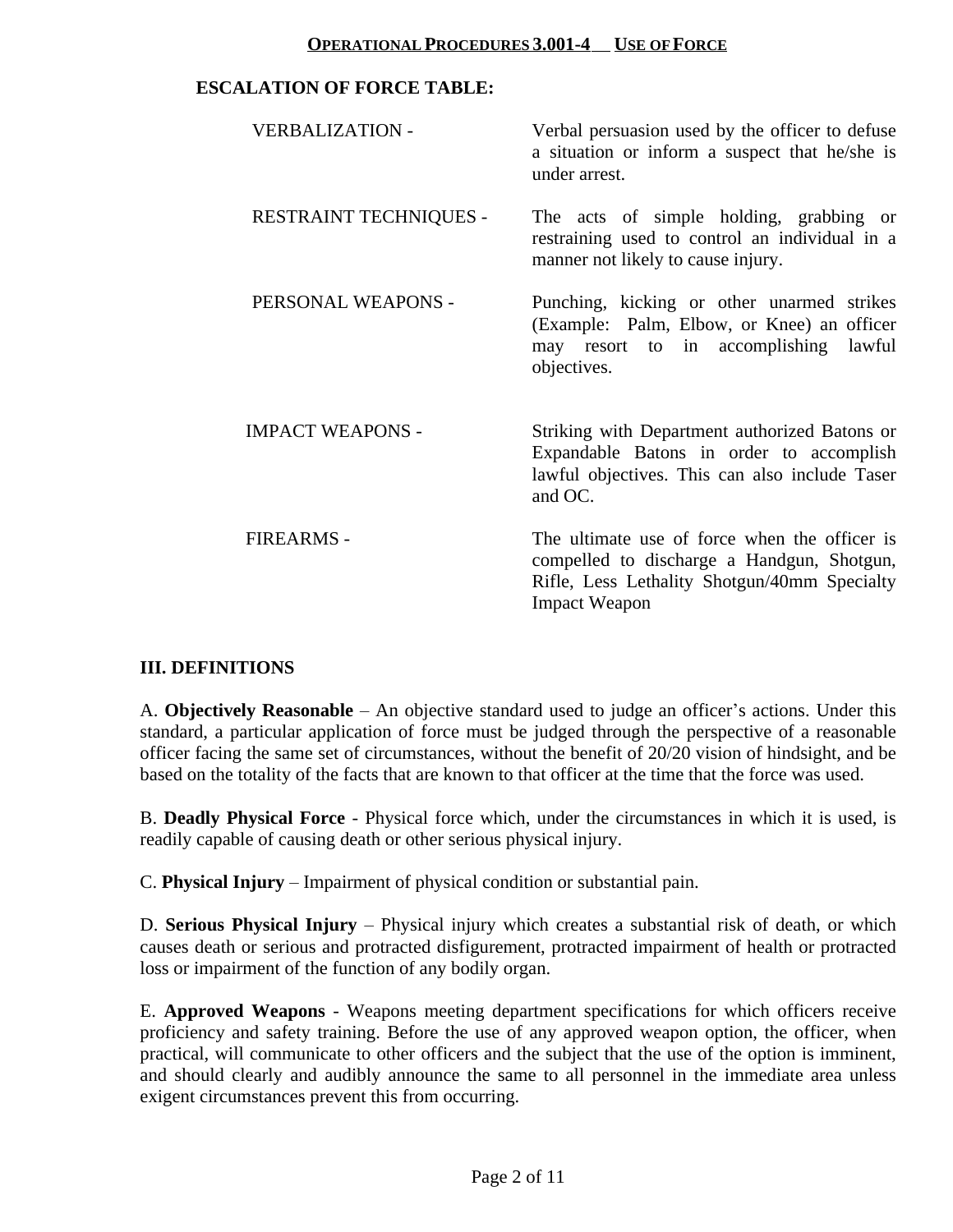F. **Force Transitions –** The movement, escalation/de-escalation, from the application of one force type to another in conjunction with the "objectively reasonable" standard from *Graham v. Connor*. The officer must consider all factors before using force and choose a reasonable option based on the "totality of the circumstances" present.

### **IV. USE OF FORCE**

A. In general terms, force is authorized to be used when reasonably believed to be necessary to effect a lawful arrest or detention, prevent the escape of a person from custody, or in defense of one's self or another.

B. Under the 4th Amendment, a police officer may use only such force as is "objectively reasonable" under the circumstances. The reasonableness of a particular use of force must be judged from the perspective of a reasonable officer on the scene.

# **V. DETERMINING OBJECTIVE REASONABLE FORCE**

The United States Supreme Court decisions and interpretations of the Fourth Amendment of the United States Constitution states a police officer may only use such force as is "objectively reasonable" under all of the circumstances. The standard that courts will use to examine whether a use of force is constitutional was first set forth in *Graham v. Connor*, and expanded by subsequent court cases. The reasonableness of a particular use of force must be judged from the perspective of a reasonable officer on scene, rather than with 20/20 vision of hindsight. The reasonableness must account for the fact that officers are often forced to make split-second judgments in circumstances that are tense, uncertain and rapidly evolving.

The reasonableness inquiry in reviewing use of force is an objective one. The question is whether the officer's actions are "objectively reasonable" in light of the facts and circumstances confronting them. The officer's perception will be a consideration, along with other objective factors that may affect the reasonableness of the force. These factors may include but are not limited to:

- 1. The severity of the crime(s) at issue.
- 2. Whether the subject poses an immediate threat to the safety of the officer(s) or others.
- 3. Whether the subject is actively resisting arrest or attempting to evade arrest by flight.
- 4. The influence of drugs/alcohol or the mental capacity of the subject.
- 5. The time available to an officer to make a decision.
- 6. The availability of the officers/resources (including the number of officers present at the time) to de-escalate the situation.
- 7. The proximity or access of weapons to the subject.
- 8. The environmental factors and/or other exigent circumstances.

# **VI. MEDICAL ATTENTION – DUTY TO RENDER AID**

Whenever an officer applies a use of force option upon a subject that results in a visible injury or complaint of injury, the officer will monitor the subject and immediately summon medical attention. When requesting medical attention, the officer will provide the nature of the injury to responding medical personnel. NOTE: In some instances, the best course of action may be to transport the subject to the nearest medical facility. In these instances, the nature of injury, response time of medical personnel and the proximity of the medical facility should be considered.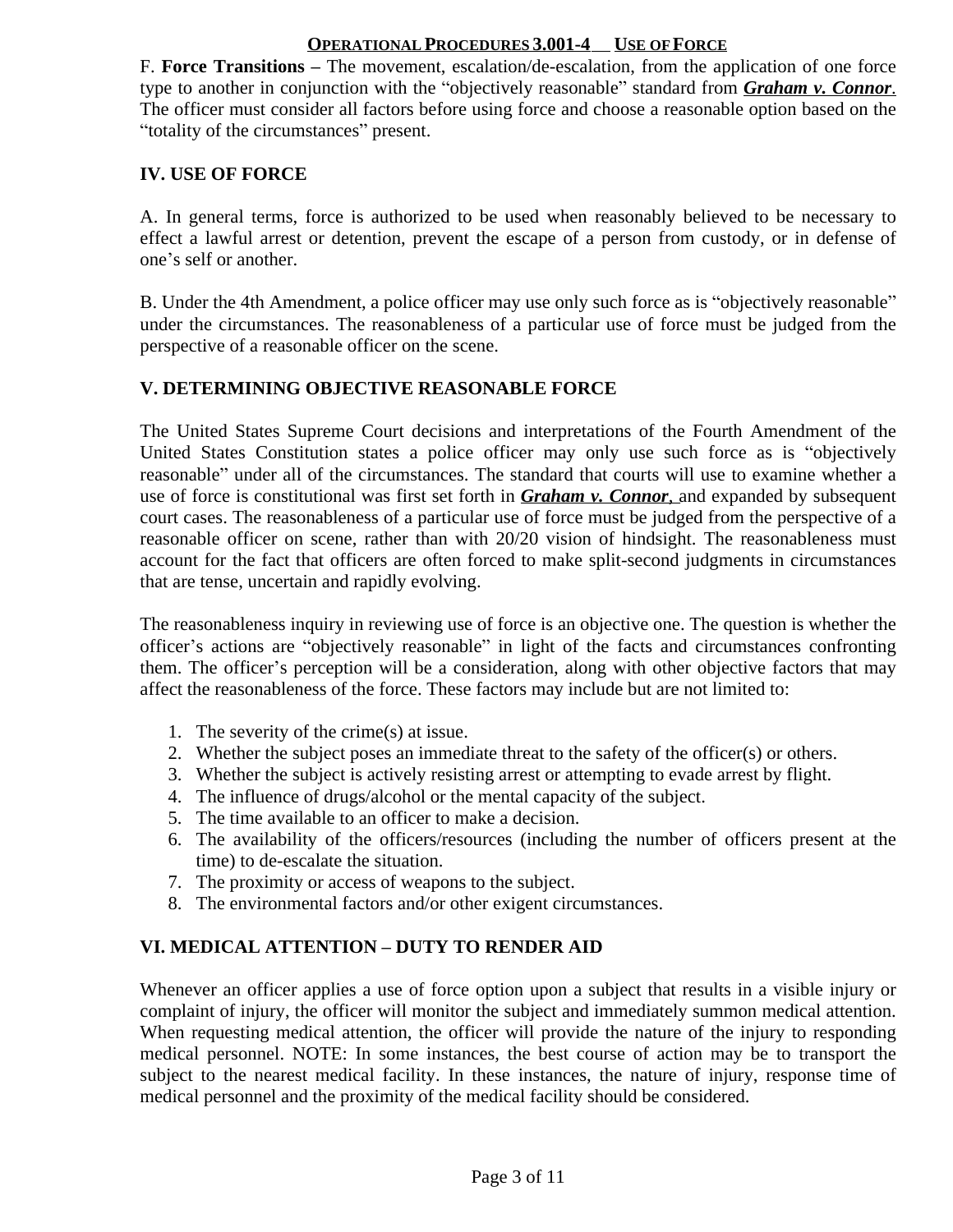Medical attention will be summoned for the following use of force applications, regardless of visible injury or complaint of injury:

- 1. Baton/Impact Weapons any strikes to the head, neck, or groin area.
- 2. Canine all bites.
- 3. Taser any probe strikes or drive stun application.
- 4. OC Spray direct spray to facial area.
- 5. Use of Force with a Firearm/Specialty Impact Weapon/Less Lethal Shotgun
- 6. Use of Force with a Vehicle
- 7. Any application of force to the neck has been used.

# **VII. POSITIONAL ASPHYXIATION**

Positional Asphyxia is not just about the position of the subject's body. There are precipitating factors that make positional asphyxia deadly. These factors include intoxication due to alcohol, drug use, obesity, psychiatric illnesses, pre-existing medical conditions and physical injury. Positional asphyxia may even be caused simply by the subject getting into a breathing-restricted position they cannot get out of, either through their own carelessness or as a consequence of an accident or illness. Some people have suffered seizures that trapped them in positions where their breathing was restricted and death has resulted.

Positional asphyxia is a potential danger of some common physical restraint techniques. Officers need to know and understand that pre-existing risk factors combined with the body position of the subject when subdued or while in transport can increase the risk of in-custody death.

Common risk factors of death from positional asphyxia include but are not limited to excessive alcohol intoxication, drug use, obesity, and medical conditions such as an enlarged heart. An individual with an enlarged heart can have a greater susceptibility to a cardiac arrhythmia (irregular heartbeat) when under conditions of stress and when there are low levels of oxygen in the blood stream.

In order to ensure the safety and to minimize the risk of positional asphyxia resulting in an incustody death, officers need to recognize contributing factors and conditions that contribute to positional asphyxia.

- 1. When feasible, officers should avoid the use of prone restraint techniques.
- 2. Learn and follow department guidelines and policy for situations involving physical restraint of individuals.
- 3. Once the suspect is handcuffed, get them off the face-down position.
- 4. Inquire about the recent use of drugs or if the subject has a cardiac condition or any respiratory conditions or diseases.
- 5. Have someone monitor the subject.
- 6. Obtain medical evaluation and treatment if needed.
- 7. Pass on any information about drug or alcohol use and medical conditions to the personnel at the detention facility where the subject will be incarcerated.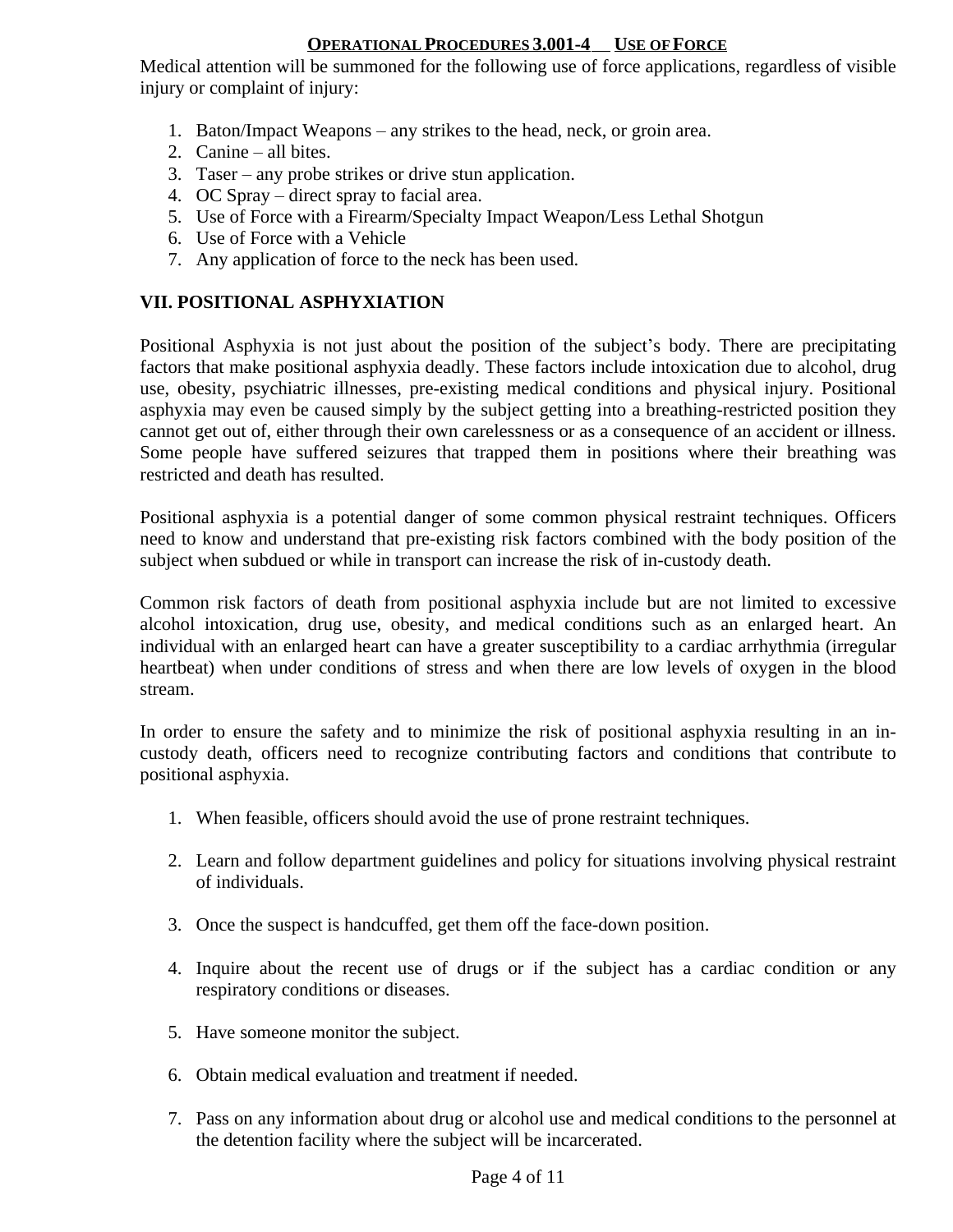#### **VIII. DUTY TO INTERVENE**

- A. Any officer present and observing another officer regardless of rank using force that he/she reasonably believes to be clearly beyond that which is objectively reasonable under the circumstances shall intercede to prevent the use of unreasonable force, if and when the officer has a realistic opportunity to prevent harm.
- B. An officer who observes another officer use force that exceeds the degree of force as described in subdivision A of this section shall promptly report these observations to a Superior Officer not involved in the use of force. The Police Commissioner shall then be notified by the Superior Officer through the established chain of command. Any Superior Officer alleged to have used improper or excessive force shall be bypassed in the notification process.

#### **IX. USE OF DEADLY PHYSICAL FORCE**

These guidelines have been prepared to establish a policy governing the use of deadly force for the Mount Vernon Police Department. In addition, these guidelines incorporate the U.S. Supreme Court ruling that deadly physical force may not be used to affect the arrest of an unarmed, non-dangerous, fleeing felon. Accordingly, Article 35 of the Penal Law, with respect to the use of deadly physical force by police officers to affect arrests or prevent escapes shall be interpreted in accordance with the restrictions imposed by the U.S. Constitution and in accordance with the following Department guidelines:

- A. In all cases, only the minimum amount of force will be used which is consistent with the accomplishment of a mission.
- B. The firearm shall be viewed as a defensive weapon, not a tool of apprehension.
- C. Every other reasonable alternative means will be utilized before an officer resorts to the use of his/her firearm.
- D. Deadly physical force shall not be used to affect the arrest of a fleeing felon unless the officer has probable cause to believe that:
	- 1. Deadly physical force was used or threatened by the perpetrator and the perpetrator has the means to carry out that threat, OR
	- 2. The perpetrator caused serious physical injury, OR
	- 3. The perpetrator is armed with a deadly weapon.

In addition, Department policy prohibits the use of deadly physical force unless **ALL** the following factors are present:

- 4. The officer must have probable cause based upon knowledge of the crime involved and the surrounding circumstances, AND
- 5. The officer has probable cause to believe the fleeing felon poses an immediate threat of serious physical injury to the officer, or has probable cause to believe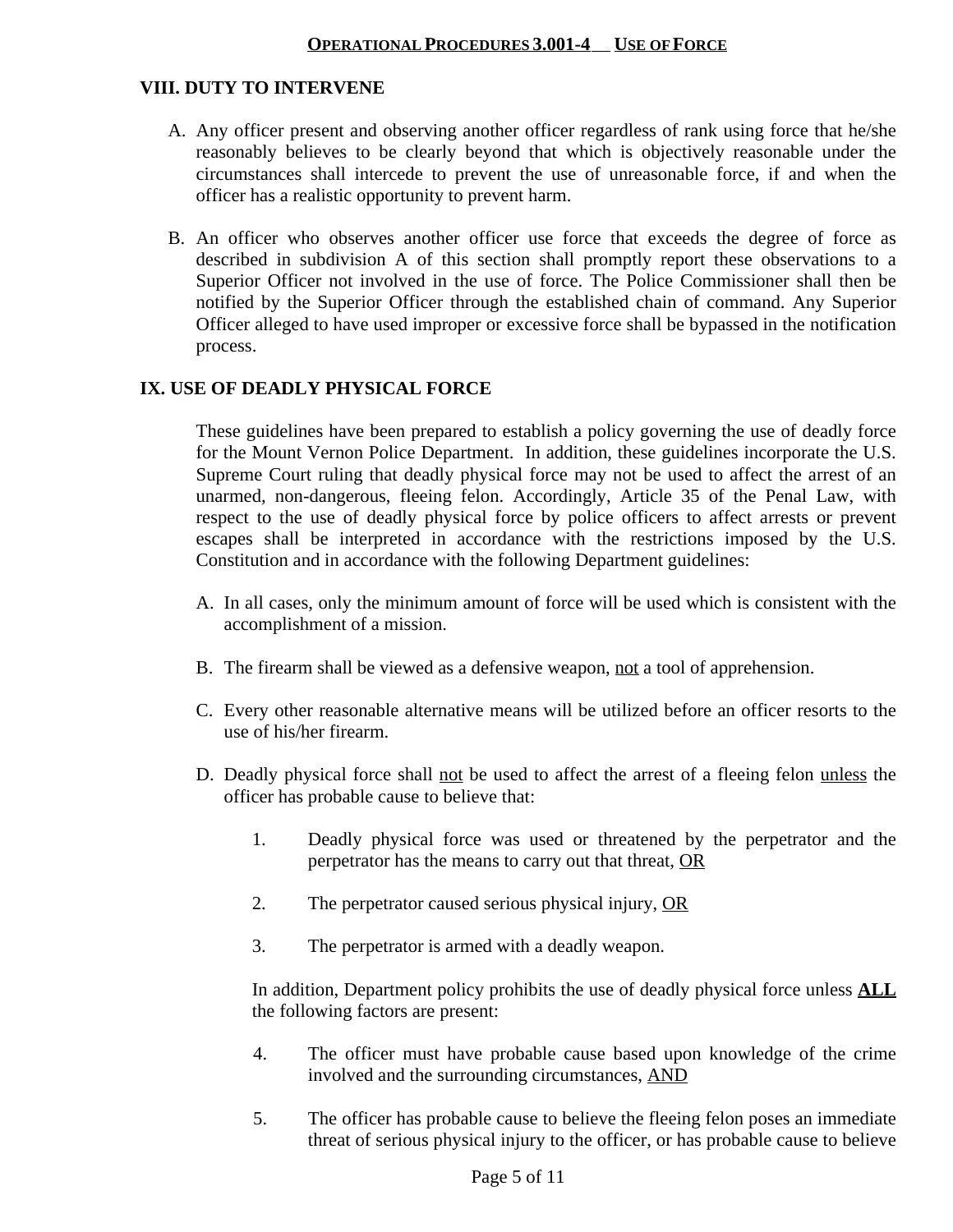that failure to apprehend the fleeing felon poses a threat of serious physical injury to others, AND

- 6. There are no other reasonable means to apprehend the perpetrator, other than by deadly physical force.
- E. Deadly physical force shall not be used to affect an arrest or prevent or terminate a felony unless the officer has probable cause to believe that the victim may be killed or seriously injured and there are no other reasonable means to affect the arrest or prevent or terminate the felony other than by deadly physical force.
- F. A police officer may use deadly physical force upon another person when he reasonably believes that such other person is using or about to use deadly physical force against the officer or a third person.
- G. Where feasible, some warning should be given prior to the use of deadly physical force.
- H. The firing of warning shots is prohibited.
- I. Discharging a firearm to summon assistance is prohibited, except where someone's safety is endangered.
- J. Discharging a firearm from or at a moving vehicle is prohibited, unless the occupants of the other vehicle are using deadly physical force against the officer or another **BY MEANS OTHER THAN THE VEHICLE.**
- K. The discharging of a firearm at dangerous dogs or other animals should be an action employed **ONLY** when no other means to bring the animal under control exist.
- L. The discharging of a firearm to kill an animal so badly injured that humanity requires that it be removed from further suffering will be used **ONLY** with the permission of the Senior Supervisor on patrol at that time. All attempts to find the owner or transport to an animal hospital along with all other animal control procedures will be utilized first.

**AVOIDANCE OF RECKLESSNESS SHOULD BE CONSIDERED IN ANY SITUATION INVOLVING DEADLY PHYSICAL FORCE. EVEN A CASE WHERE DEADLY PHYSICAL FORCE IS BOTH AUTHORIZED BY LAW AND REASONABLE UNDER THE CIRCUMSTANCES, THE OFFICER MUST CONSIDER THE SAFETY OF INNOCENT BYSTANDERS (i.e. FIRING IN A CROWDED STREET).**

**THE FACT THAT AN OFFICER IS LEGALLY JUSTIFIED USING DEADLY PHYSICAL FORCE DOES NOT CONSTITUTE A LICENSE FOR RECKLESS CONDUCT BY THE POLICE OFFICER AND SUCH OFFICER MAY BE HELD CRIMINALLY AND/OR CIVILLY LIABLE.**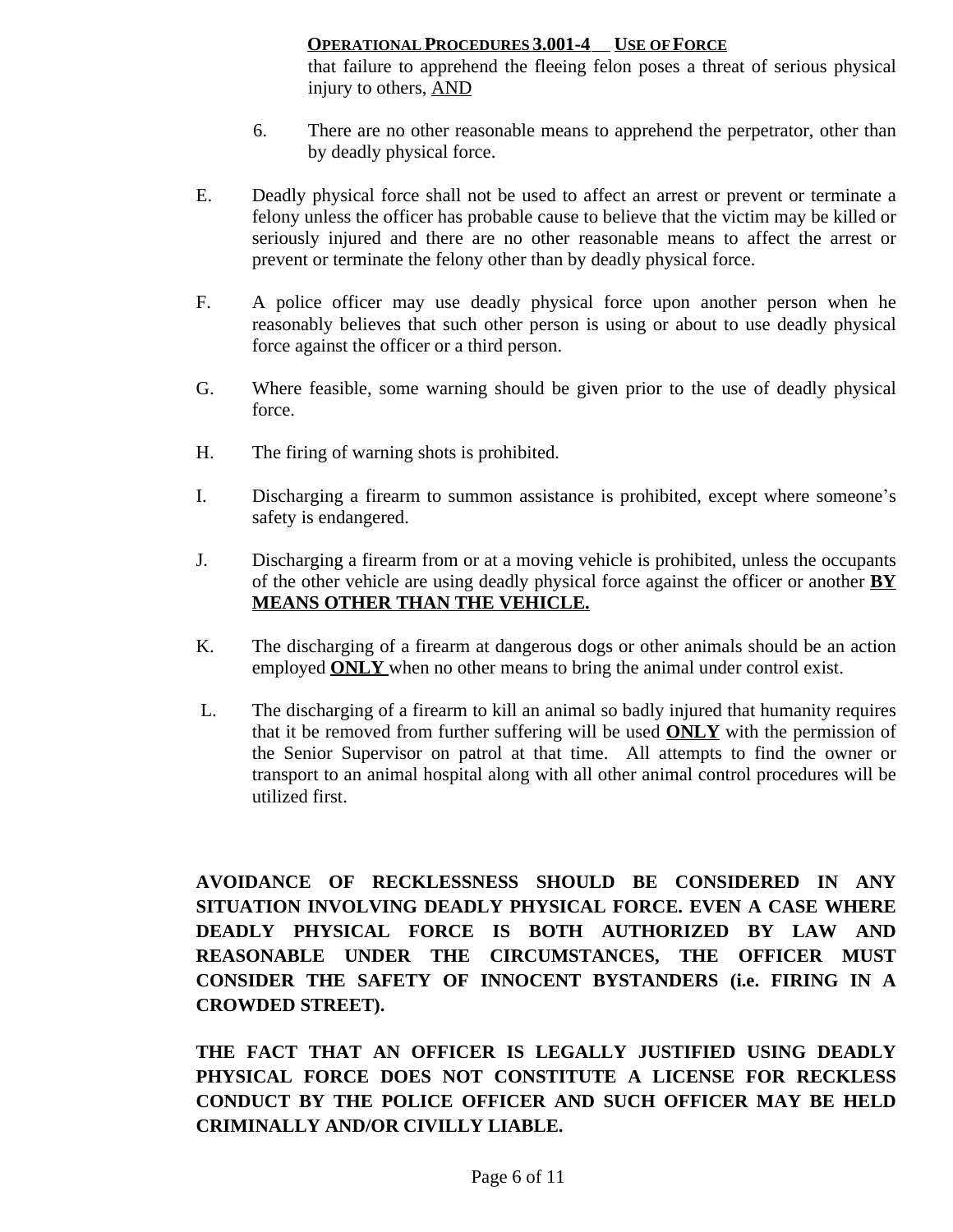# **X. CAROTID RESTRAINT CONTROL HOLD**

The carotid restraint control hold is a vascular neck restraint. The hold employs bilateral compression of a person's carotid arteries and jugular veins at the sides of the neck, which results in diminished cerebral cortex circulation. This abrupt reduction of blood significantly affects the ability of the cerebral cortex to remain in an "awake state" and leads to unconsciousness.

Sworn and Civilian members shall **NOT** routinely use carotid restraint control holds. This will **ONLY** be used if justification exists for the use of deadly physical force, where the sworn member's life or another person's life is in danger, and the carotid restraint control hold is the **LEAST** dangerous alternate method of restraint available to a sworn member.

#### **XI. PROHIBITED USES OF FORCE**

A. Force shall not be used by an officer for the following reasons:

1. To extract an item from the anus or vagina of a subject without a warrant, except where exigent circumstances are present;

2. To coerce a confession from a subject in custody;

B. To obtain blood, saliva, urine, or other bodily fluid or cells, from an individual for the purposes of scientific testing in lieu of a court order where required;

C. Against persons who are handcuffed or restrained unless it is used to prevent injury, escape, or otherwise overcome active or passive resistance posed by the subject.

D. Choke holds or any application of sustained pressure to the throat or windpipe of a person in a manner that may hinder breathing or reduce intake of air are prohibited.

# **XII. DE-ESCALATION**

Policing requires that at times an officer must exercise control of a violent or resisting subject to make an arrest, or to protect the officer, other officers or members of the community from risk of imminent harm. Clearly, not every potential violent confrontation can be de-escalated, but officers do have the ability to impact the direction and the outcome of many situations they handle, based on their decision-making and the tactics they choose to employ.

When reasonable under the totality of circumstances, officers should gather information about the incident, assess the risks, assemble resources, attempt to slow momentum and communicate and coordinate a response. In their interaction with subjects, officers should use advisements, warnings, verbal persuasion and other tactics and alternatives to higher levels of force. Officers should recognize that they may withdraw to a position that is tactically more secure or allows them greater distance to consider or deploy a great variety of force options. Officers shall perform their work in a manner that avoids unduly jeopardizing their safety or the safety of others through poor tactical decisions.

The prospect of a favorable outcome is often enhanced when supervisors become involved in the management of an overall response to potentially violent encounters by coordinating resources and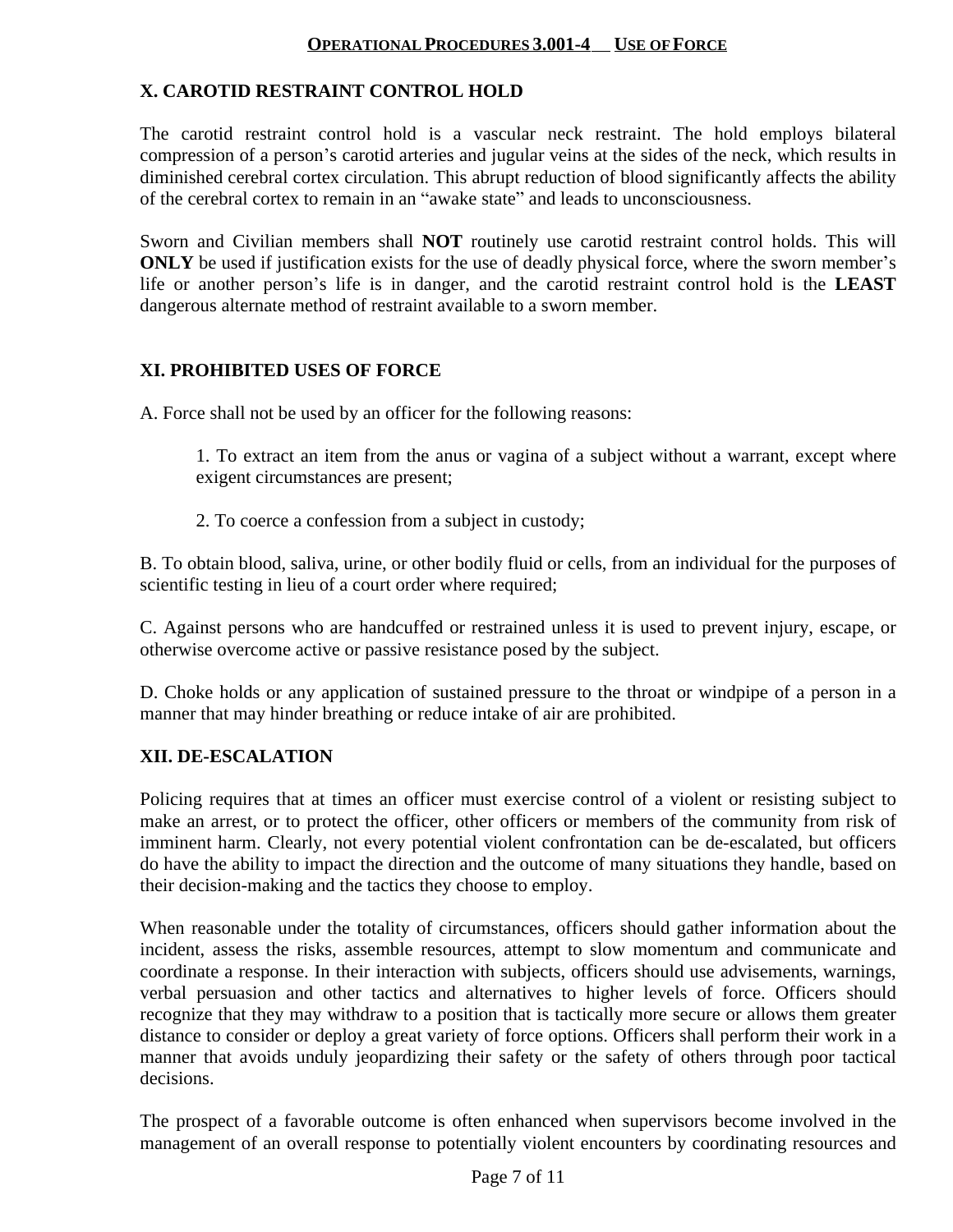officers' tactical actions. Supervisors should possess a good knowledge of tactics and ensure that officers under their supervision perform to a standard. As good practice, supervisors will acknowledge and respond to incidents in a timely manner where law enforcement use of force is probable.

# **XIII. REPORTING & REVIEWING THE USE OF FORCE**

The Department reviews or investigates all reportable use of force incidents to determine their justification, as well as to correct any identifiable training deficiencies. Officers involved in reportable use of force or alleged use of force incidents will immediately notify their supervisor. The officer will complete a Use of Force Report before the end of shift. Any exceptions to this must be approved by the supervisor of the officer completing the report. A report will be required by each officer involved in a use of force incident when a reportable force is used. The report will include a detailed description of the level of force, tool or tactic used, to include its effectiveness or ineffectiveness. Supervisors shall respond to each use of force incident in which reportable force is used.

A. Any injuries or complaints of pain resulting from a use of force incident shall result in the appropriate and timely medical attention being provided to the injured party. (See Paragraph VI: Medical Attention)

B. Members involved in use of force incidents as described below shall notify their supervisor as soon as practicable and shall complete a departmental Use of Force Report (MV-95).

- 1. Use of force that results in a physical injury.
- 2. Use of force incidents that a reasonable person would believe is likely to cause an injury.
- 3. Incidents that result in a complaint of pain from the suspect.

4. Incidents where a Taser was intentionally discharged or accidentally discharged after being displayed.

- 5. Incidents where a firearm was discharged at a subject.
- 6. Incidents where a Kinetic Energy Projectile was discharged at a subject.
- 7. Incidents where a Flash/Sound Diversionary Device was discharged at or near a subject.
- 8. Incidents where Oleoresin Capsicum Aerosol Spray or any other authorized Chemical Agent was discharged at or near a subject.
- 9. Any non-compliant handcuffing that results in injury or complaint of pain.
- 10. Any member using any level of force pursuant to their duties as a Police Officer while off duty shall report or cause to be reported all facts relative to the incident to the on-duty Desk Officer without delay.

C. New York State Executive Law section 837-t requires law enforcement agencies to report certain use of force incidents to the Division of Criminal Justice Services (DCJS). Members involved in use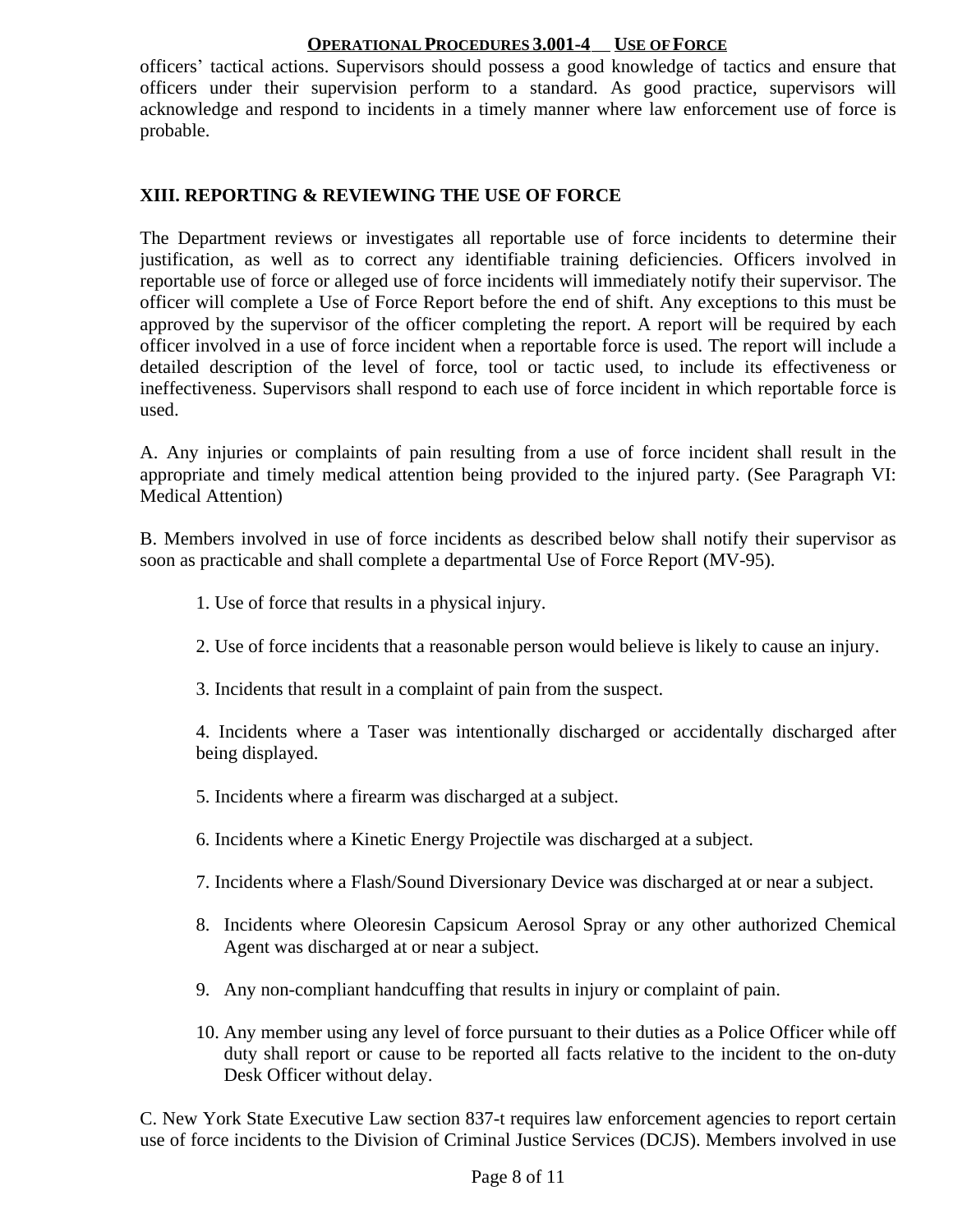of force incidents below shall also notify their supervisor as soon as practicable and shall complete a departmental Use of Force Report (MV-95). The Support Services Division shall report these incidents to DCJS via the provided online portal.

- **1. Brandishes/Uses/Deploys an impact weapon or electronic control weapon –** The operation of an impact weapon or electronic control weapon against a person in a manner capable of causing physical injury.
- **2. Brandishes/Uses/Discharges a firearm** The operation of a firearm against a person in a manner capable of causing physical injury.
- **3. Display a chemical agent –** To point a chemical agent at a subject.
- **4. Use/Deploy a chemical agent –** The operation of the chemical agent against a person in a manner capable of causing physical injury.
- 5. **Uses a chokehold or similar restraint –** Any application of sustained pressure to the throat or windpipe of a person in a manner that may hinder breathing or reduce intake of air or reduces blood flow to the brain which may lead to unconsciousness.

# **6. Conduct that Resulted in Death**

- **7. Serious Bodily Injury –** Bodily injury that creates or causes:
	- a substantial risk of death; or
	- unconsciousness; or
	- serious and protracted disfigurement; or
	- protracted loss or impairment of the function of any bodily member, organ or mental faculty

D. Members utilizing **any** level of force that is not required to be reported on a Use of Force Report pursuant to this policy shall document the force used on an MV-61 report or MV-61(b) report. Exceptions to reportable force – a Use of Force Report is not required when no injury or complaint of injury occurs as a result of:

- 1. Standing Search
- 2. Routine Handcuffing
- 3. Felony Prone Handcuffing/Search
- 4. Felony Kneeling Handcuffing/Search
- 5. Restraint Techniques (See Paragraph II: Policy)

E. All reported force shall be clearly articulated within submitted reports. Vague, generic accounts of the force used without further detailed articulation are not acceptable.

# **XIV. PROCEDURES FOR INVESTIGATING USE OF FORCE INCIDENTS**

A. A supervisor shall respond to the scene and commence an investigation for all reportable use of force incidents. Response to a minor force incident, as listed in Section  $XI - D$  of this policy, shall be left to the supervisor's discretion.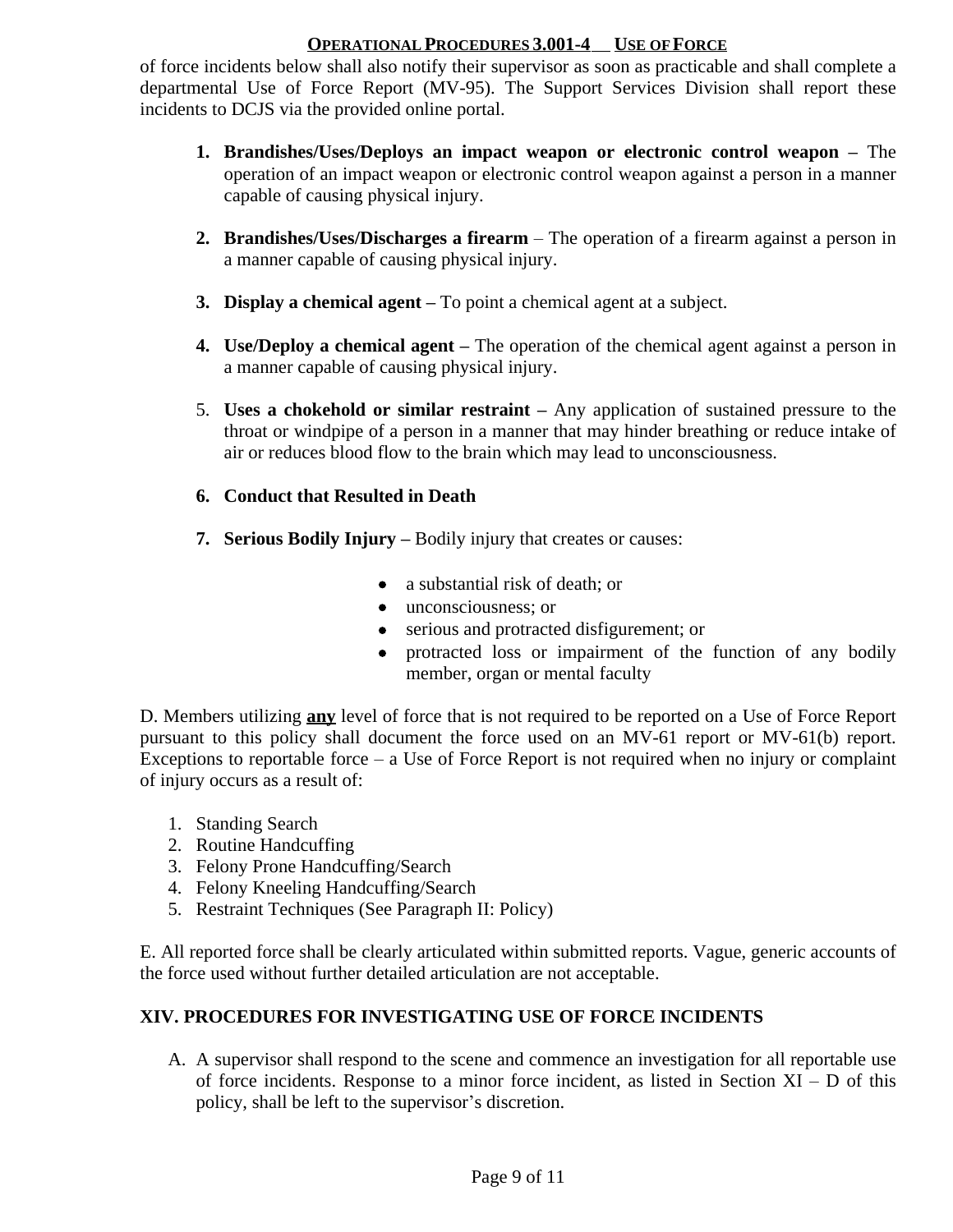- B. A supervisor that is made aware of a reportable force incident shall ensure the completion of a use of force report by all officers engaging in reportable use of force and, to the extent practical, make a record of all officers present.
- C. Photographs should be taken which sufficiently document any injuries or lack thereof to officers or suspects.
- D. In the absence of discrepancies or additional facts, the investigating supervisor shall endorse all MV-95 reports and briefly state that a supervisory investigation has been conducted and that the facts are as reported in the official reports.
- E. A supervisor responding to a reported use of deadly physical force by a Member, whether on or off duty, shall make or cause to be made notifications to:
	- 1. Division Commander(s) of the Member(s) involved;
	- 2. Commanding Officer of the Internal Affairs Division;
	- 3. The Executive Officer of Department or Office of the Chief;
	- 4. Deputy Police Commissioner; and
	- 5. Police Commissioner
- F. Supervisors shall follow procedures as outlined on Operational Procedure 3.003 Form MV-95 Firearms Discharge/Assault Form (where applicable).
- G. Investigations involving the use of Deadly Physical Force shall be reported as outlined in Administrative Guide 2.087-2 Supervisor's Report (MV-93).

# **XV. INTERNAL AFFAIRS DIVISION**

A. The Internal Affairs Division shall respond to the scene and initiate an investigation whenever the subject of the use of deadly physical force has suffered any injury or death, or whenever a firearm, rifle or shotgun has been discharged, whether on or off duty, except for training, ballistics testing, competition, legitimate recreational activity or the euthanizing of an animal pursuant to Department policy.

B. The Internal Affairs Division shall notify the Police Commissioner of significant developments in such investigation.

C. Upon completion of such investigation, the Internal Affairs Division shall forward to the Commissioner a Memorandum setting forth preliminary determinations, with explanations, as to the following:

1. Whether the weapon or force used was lawful and in accordance with Department regulations.

2. Whether the circumstances of the force used indicate a need for additional training.